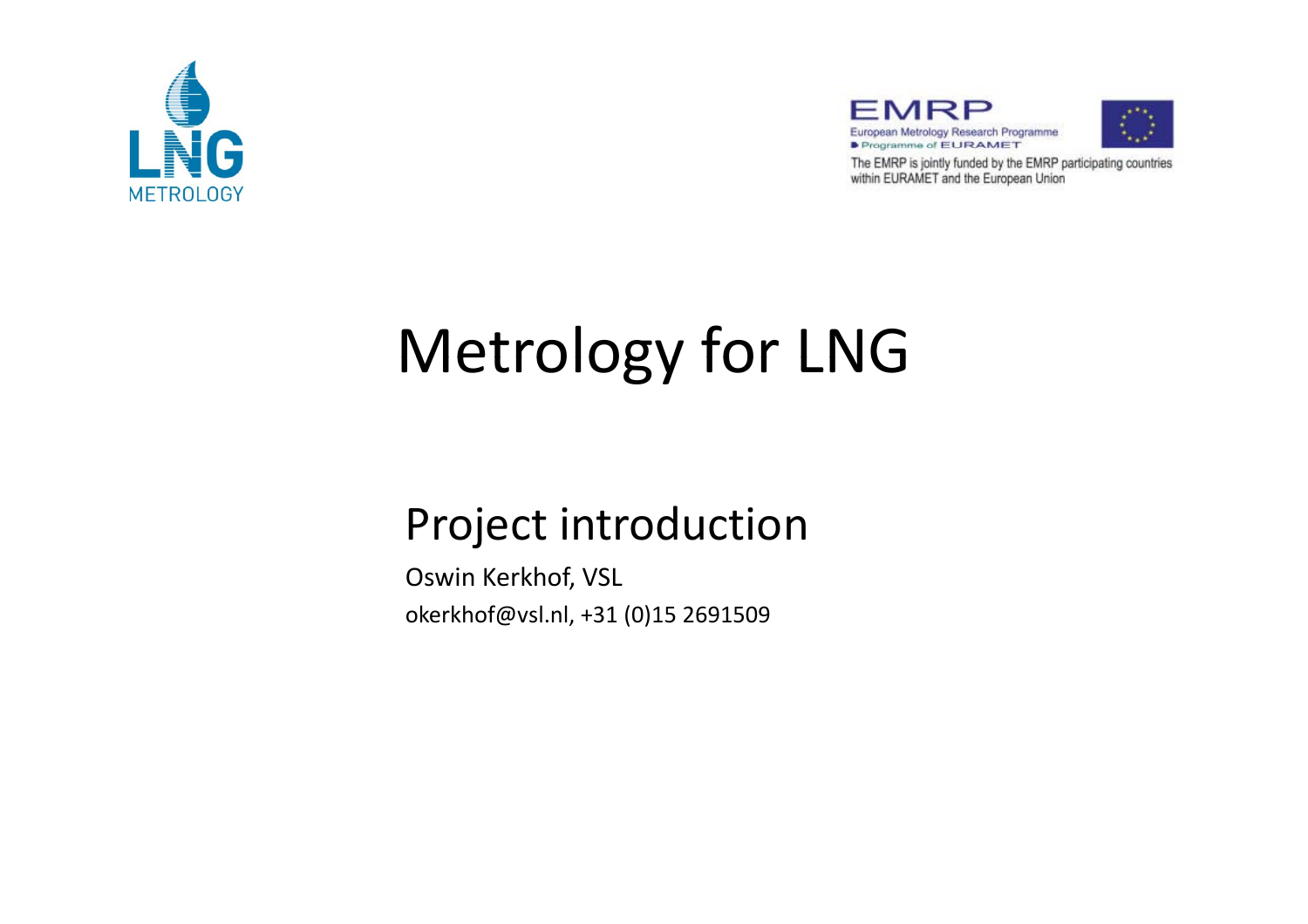

# Metrology for LNG

#### **The project - background and motivation**

- $\bullet$ LNG strongly growing business worldwide
- • LNG market changes: more commercial, increased liquidity, short vs long term,
- $\bullet$ More focus on transparency and accuracy
- •New application areas/new metering challenges: off-shore LNG, small & mid-scale LNG
- •Sound metrological framework not yet fully in place
- •1% uncertainty = 440 M€ per year in 2010
- •1% uncertainty = 900 M€ per year in 2015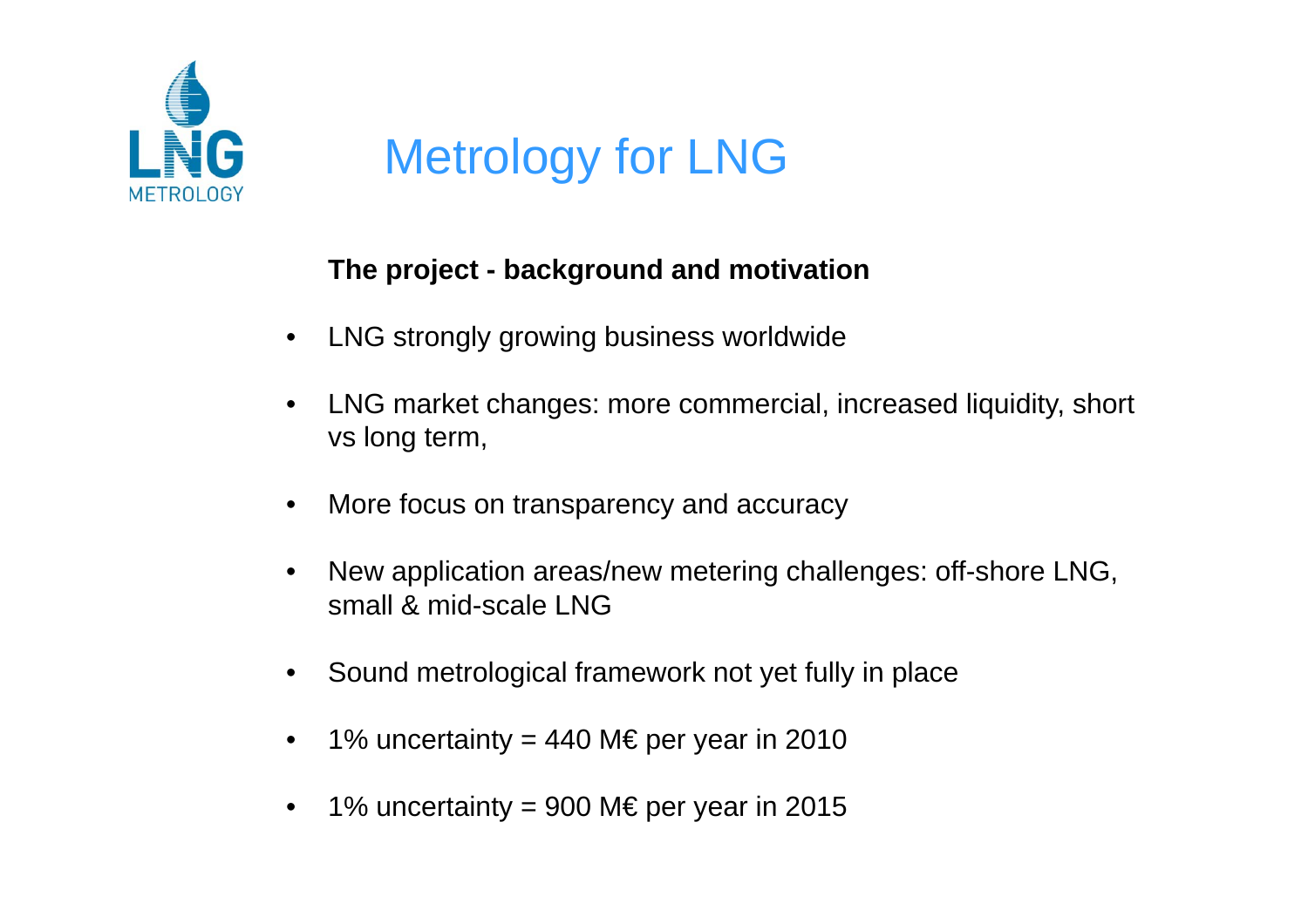

### Metrology for LNG

#### **Overall objective**

To contribute to a significant reduction of uncertainty (by at least a factor two) in the determination of transferred energy in LNG custody transfer processes.

Contribute to:

- $\bullet$ Improving existing methods
- •Validating new methods
- •Creation of new calibration systems with improved uncertainty
- $\bullet$ International technical and legal standards and guidelines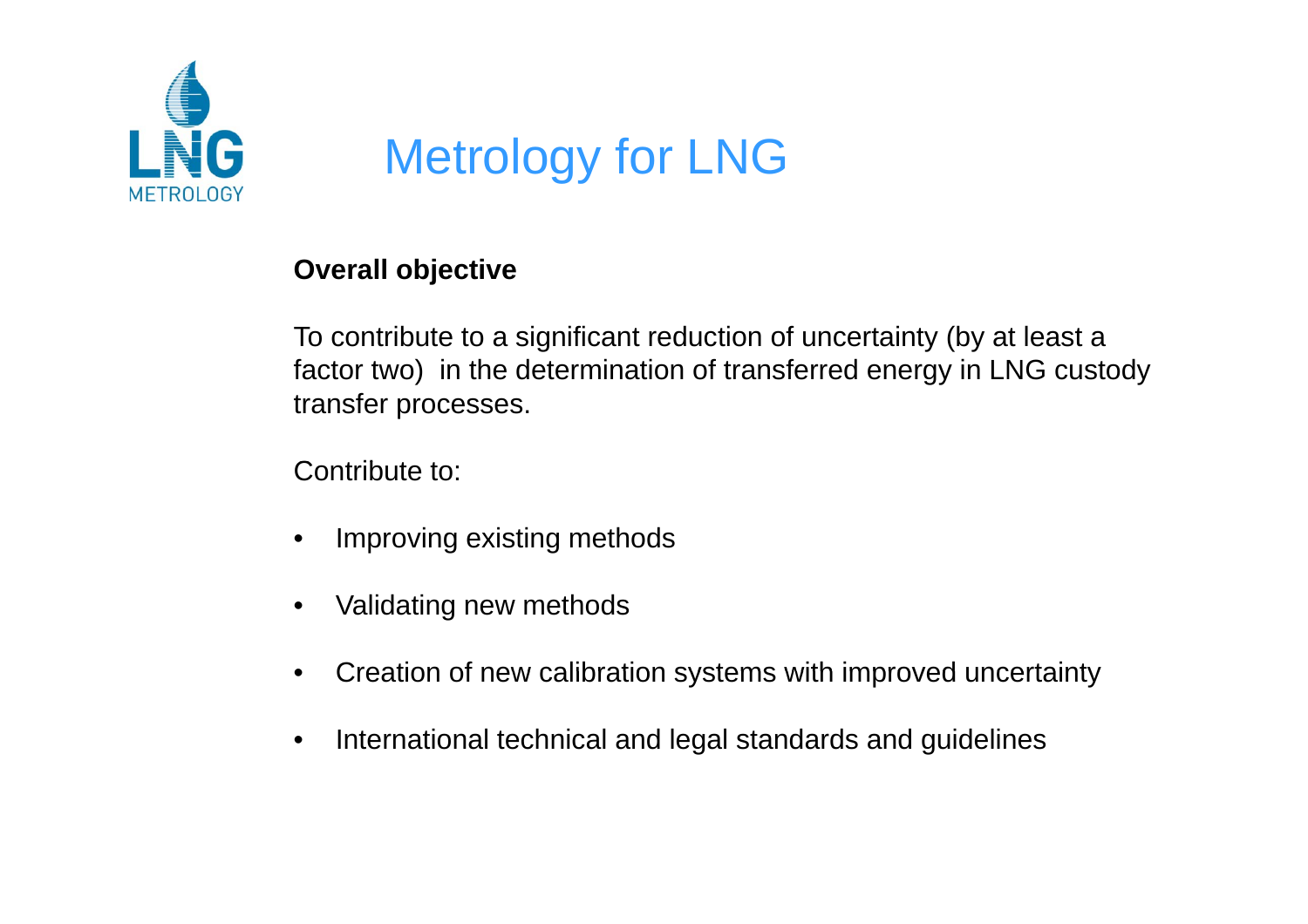

### LNG custody transfer

#### **M tf Measuremen t o f energy**

**Volume x Density x Gross Calorific Value**



Source: GIGGNL Custody transfer handbook, 3rd edition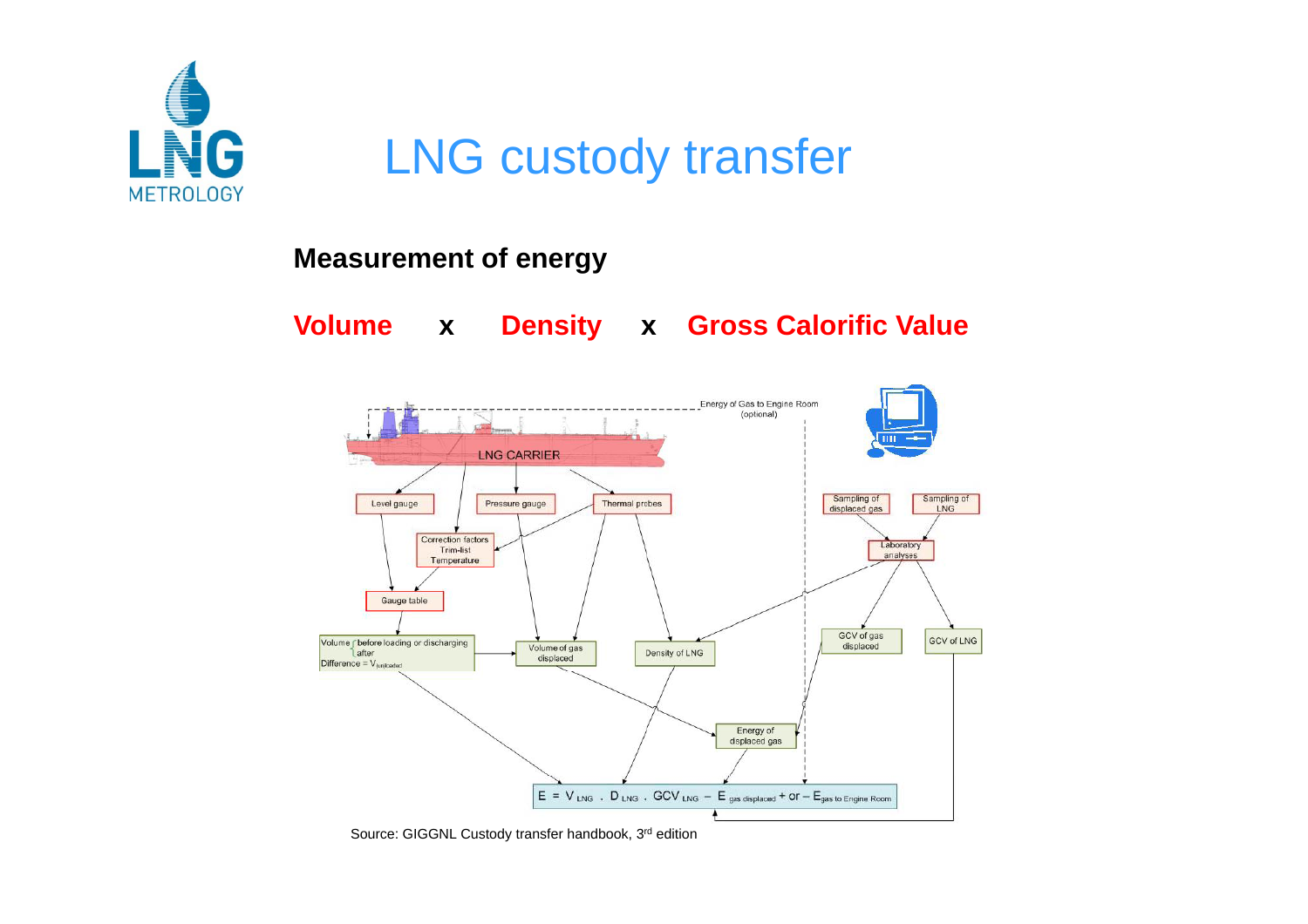

| Volume                             | • Developing traceability for LNG (mass<br>and volume) flow meters (WP1)<br>• Testing and evaluating LNG quantity<br>metering systems (WP2) | WP <sub>5</sub><br><b>Measurement</b> |
|------------------------------------|---------------------------------------------------------------------------------------------------------------------------------------------|---------------------------------------|
| <b>Mass</b>                        |                                                                                                                                             | <b>Guidelines</b>                     |
| <b>Density</b>                     | • Improving LNG composition<br>measurement systems (WP3)<br>• Reducing uncertainties in LNG density<br>calculations (WP4)                   | Written<br><b>Standards</b>           |
|                                    |                                                                                                                                             | Legal                                 |
| Gross<br><b>Calorific</b><br>Value | • Improving LNG composition<br>measurement systems (WP3)<br>• Reducing uncertainties in calorific value<br>calculations (WP4)               | Metrology                             |
|                                    |                                                                                                                                             |                                       |

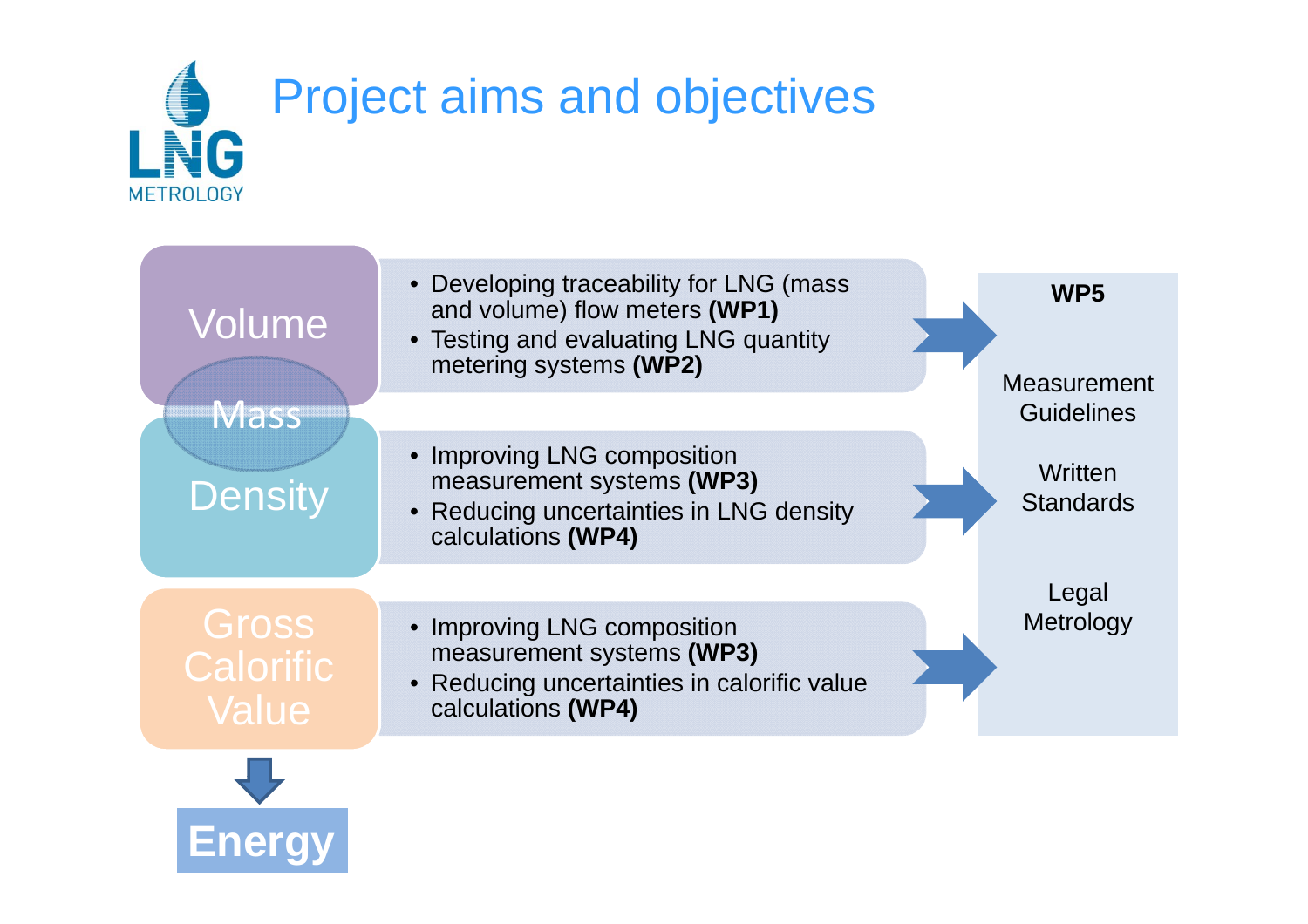

**WP1 Developing traceability for LNG flow meters**

1. Developing of a **primary LNG mass flow standard** (**25 <sup>m</sup> 3 /h** target uncertainty **0 05%** ) **3/h**, uncertainty **0,05%**



- 3. Comparing water, LIN and LNG calibrations
- 4. Defining economic calibration concept
- 5. Feasibility study Cryogenic Laser Doppler Velocity system



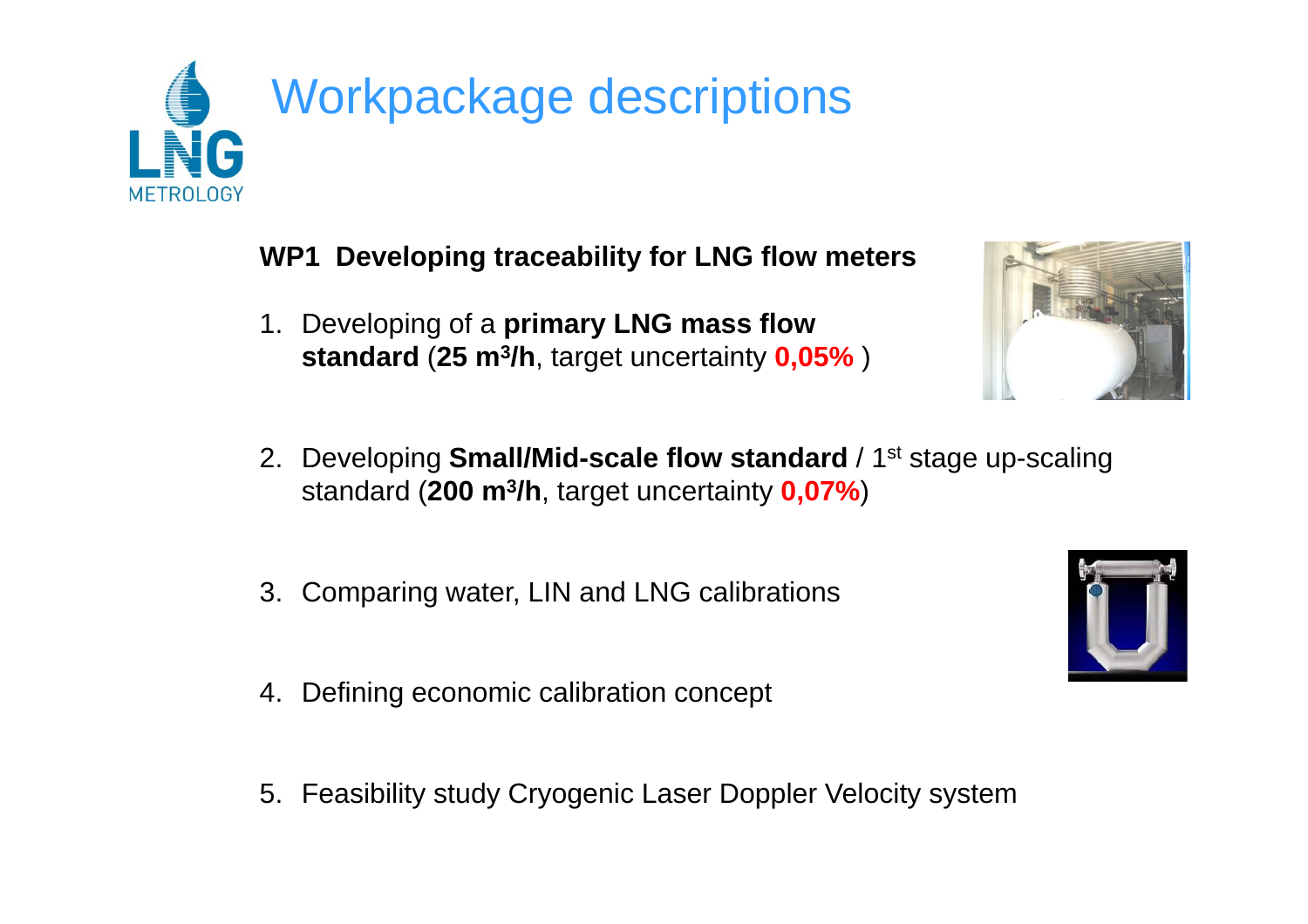



#### **WP2 Testing and evaluating LNG quantity metering systems**

1. Evaluating **uncertainty of shiptank based** measurement systems



- 2. Field testing: comparing static (tank level and weighing) **and dynamic** (flow metering) quantity metering systems
- 3. Studying (simulation and experiments) **effect of cryogenic media**  on flow metering systems



4. Studying (simulation and experiments) of **installation effects** on LNG flow meters.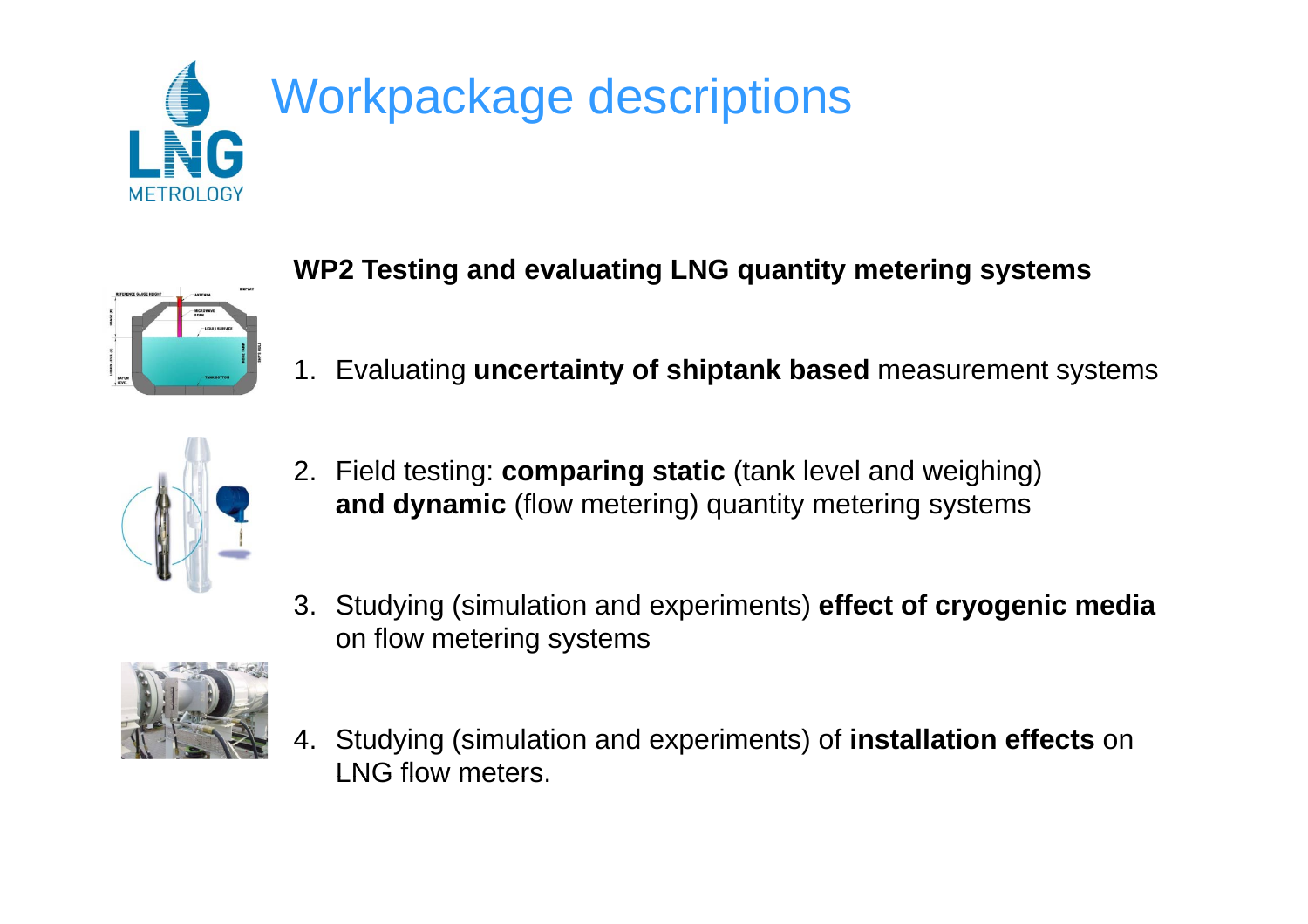



- **WP3 Testing and evaluating LNG composition measurement systems**
- 1. Collecting information on **sampling methods and uncertainties**
- 2. Collecting **data on sample retention** during LNG loading and unloading



- **3. Evaluating the performance** of the most suitable sampling technologies based on the provided data
- 4. Providing **recommendations** to ISO TC28/SC5



5. Comparing alternative composition method: **Raman spectroscopy**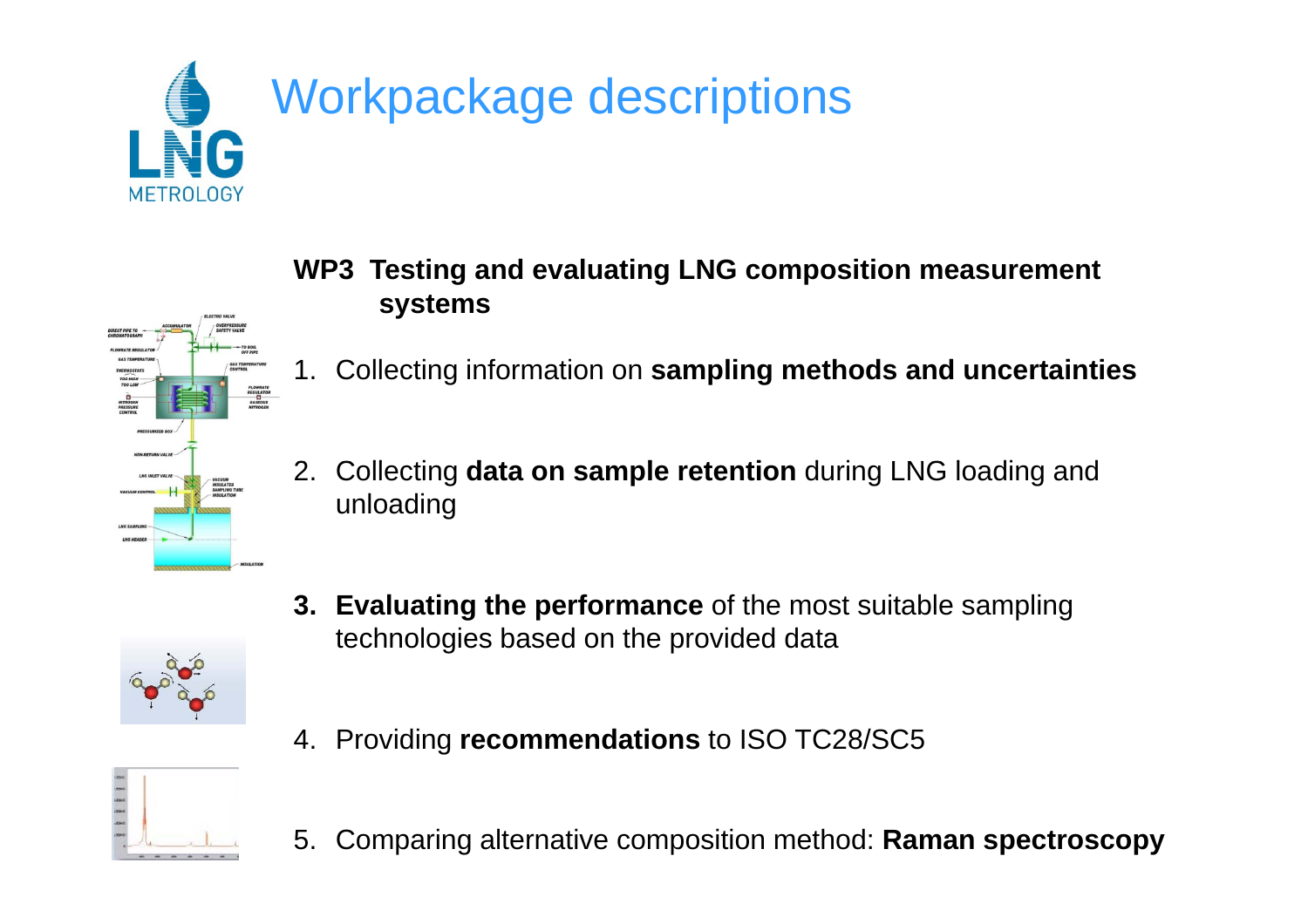

**WP 4 Improving LNG density and calorific value calculations and**

- 1. Development of a **primary LNG densitometer**
- 2. Produce **experimental reference data** with LNG densitometer for at least four LNG-like mixtures
- 3. Develop and produce experimental reference data with LNG **pycnometer system**
- **4. Validating and comparing equations of state** used for density calculation
- 5. Cl l i f Calculation of**LNG l ifi l NG calorific value** at different **reference conditions**
- 6. Assessing the **impact of temperature, composition and density gradients** in tanks on total measurement uncertainty





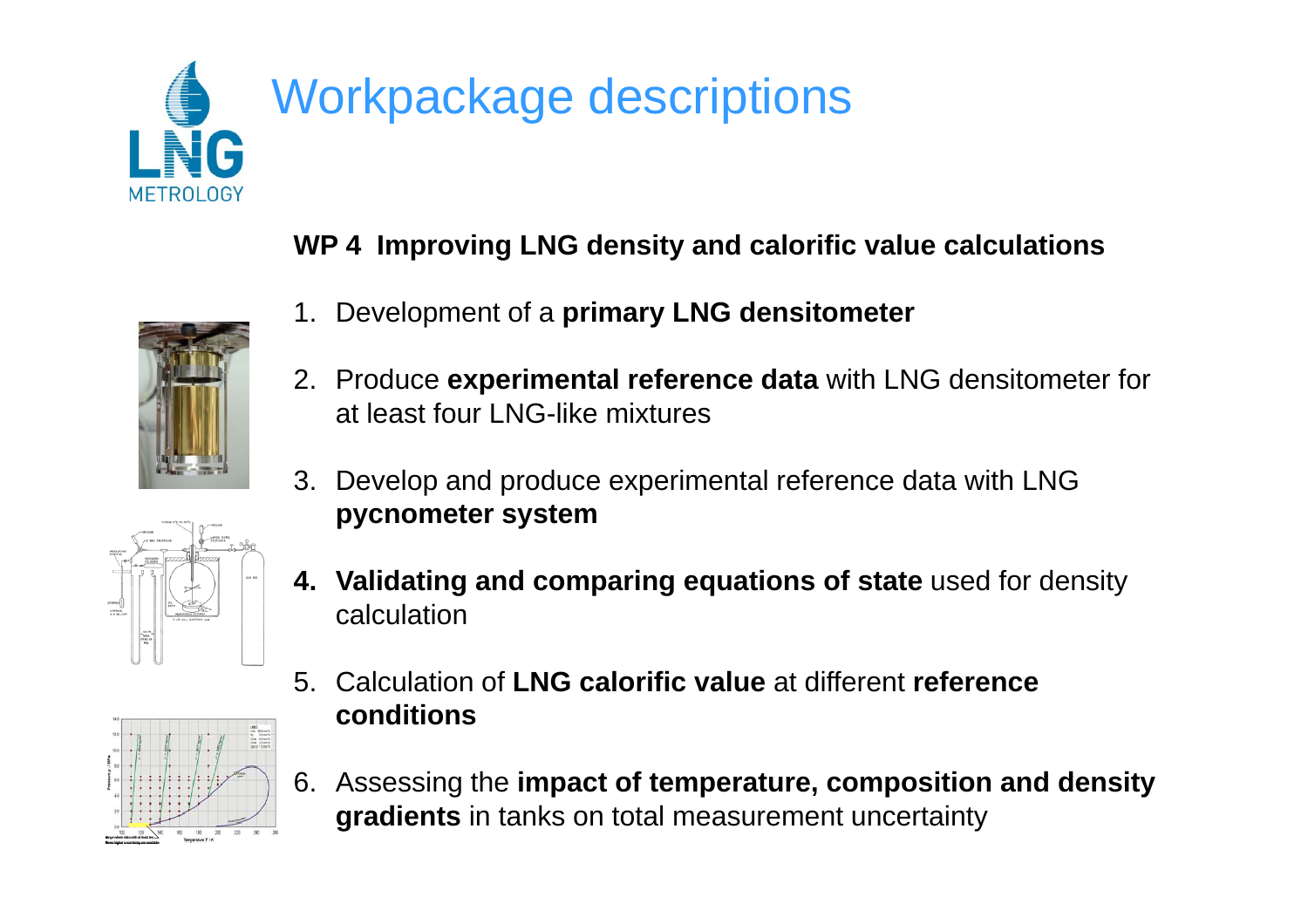

**WP5 Contributing to measurement guidelines, written standards and legal metrology**



1. Providing input to **ISO and CEN standardization** (ISO TC28/SC5, ISO10976, ISO8943-2007, ISO TC67/WG10, ISO TC193, ISO 6976, CEN TC282, EN 12838-2000)



2. Providing information/guidelines to **EURAMET-TC-flow**



- 3. Providing input to **legal metrology** (MID / OIML)
- 4. Providing input to **GIIGNL** (custody transfer handbook) and LNG industry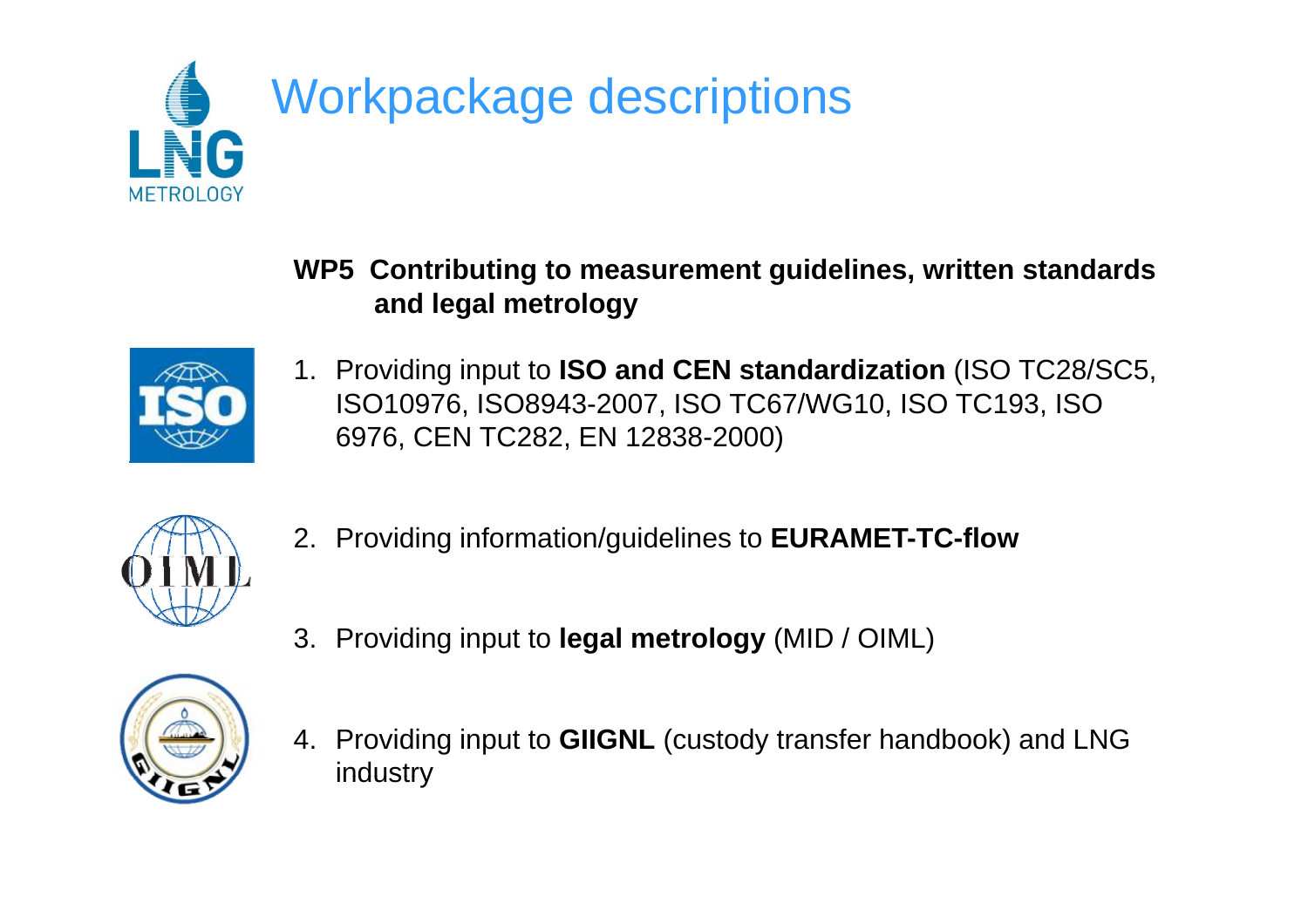



The EMRP is jointly funded by the EMRP participating countries within EURAMET and the European Union

**Project duration:** May 2010 – May 2013

**Funding:** 3 Million Euro, 46% EU/EMRP, 54% Metrology organisations Co-funding from GERG project on LNG density Additional investment budget from NMI's Additional in-kind contribution from industry

**Project partners:** 

**VSL** (coordinator)**, SP, TUV NEL, FORCE, JUSTERVESENET, CMI, CESAME, INRiM, PTB**

#### **ENAGAS ELENGY E ON RUHRGAS ENAGAS, ELENGY, E.ON**

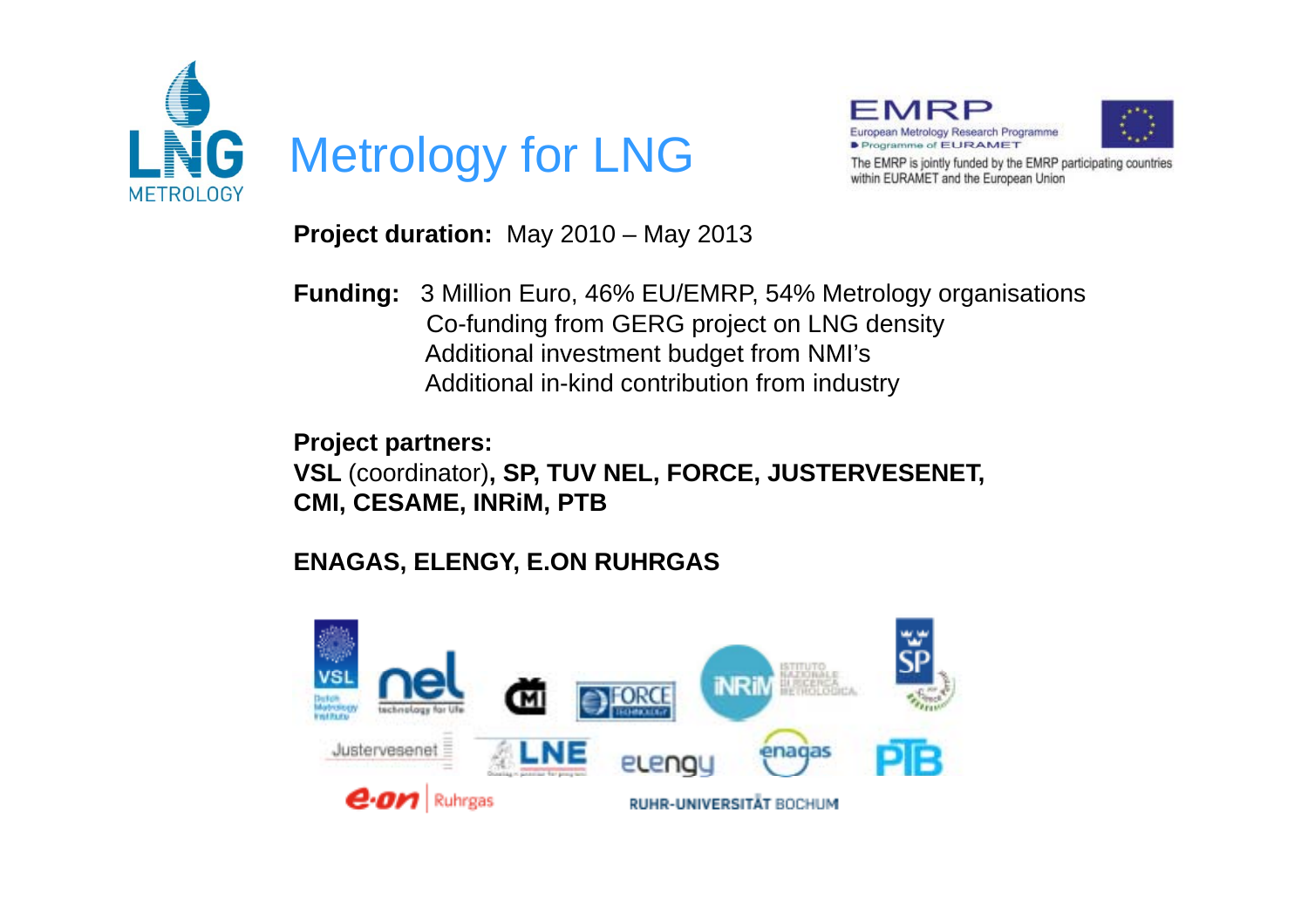

# Metrology for LNG – advisory group

#### **Members**

Krohne altometer (chair) Krohne LtdCameron CaldonElster InstrometEmerson Process Management Flow Gasunie transport services National Grid Grain LNGRasgas Shell Global Solutions International Kongsberg Maritime **Petronas** Enagas Elengy E.On Ruhrgas Honeywell Enraf Tokyo Gas Gate Terminal **Valtronics** Endress + Hauser**GdFSuez**